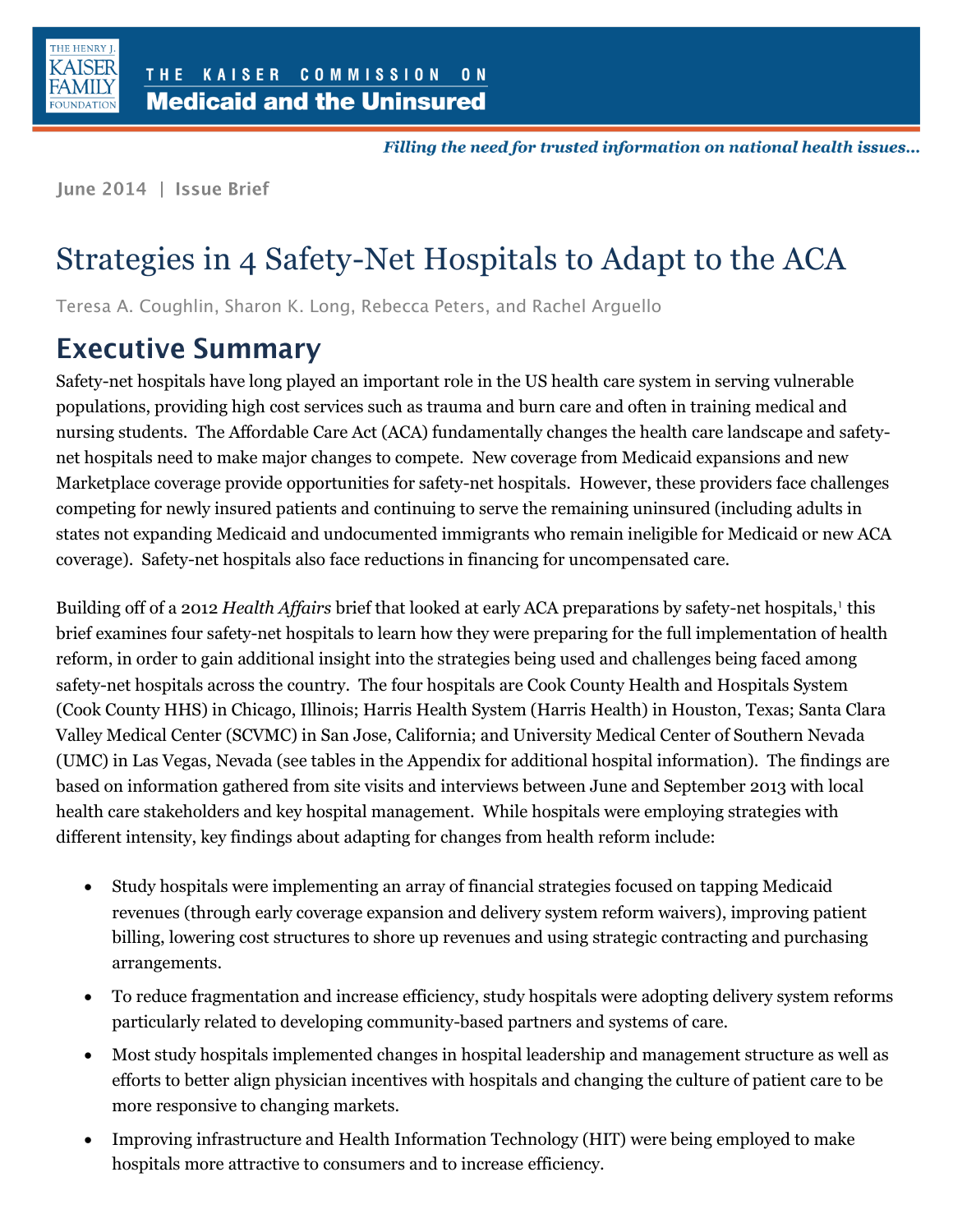Even after full implementation of the ACA, the study hospitals, as well as other safety-net hospitals across the country, are expected to continue to serve a critical role in their communities. While safety-net hospitals must adopt new strategies to thrive under reform, policy makers at the federal, state, and local levels of government will need to monitor and evaluate how safety-net hospitals are faring as the ACA is implemented to ensure that the safety-net is sustainable for vulnerable populations and for broader community needs.

### **Introduction**

Safety-net hospitals have long played an essential role in the US health care system. They are a major source of care for the nation's most medically vulnerable, including Medicaid beneficiaries and the uninsured, and provide services that other hospitals generally do not offer, such as trauma and burn care. In addition, many of these hospitals serve as training facilities for medical and nursing students. Safety-net hospitals face more challenges compared to other hospitals because of limited revenue streams, due to a reliance on uncompensated care financing pools and a poor payer mix, often complex governance and leadership structures, and high needs for infrastructure (IT) investments.

The ACA makes fundamental changes to the health care landscape primarily in terms of coverage and financing. First, the ACA extends coverage to many uninsured through an expansion of Medicaid for lowincome adults and through premium tax credits to help people purchase insurance through new Health Insurance Marketplaces for individuals with moderate incomes. With the June 2012 Supreme Court ruling on the ACA, the Medicaid expansion became optional for states. As of May 2014, 27 states, including the District of Columbia, are implementing the Medicaid expansion and 24 states are not moving forward at this time. In states not implementing the Medicaid expansion, many adults will remain uninsured. In terms of financing, new coverage through Medicaid and the Health Insurance Marketplaces could mean additional revenues for hospitals and other providers, but the ACA also significantly reduces Medicare and Medicaid disproportionate share hospital (DSH) payments, which often represent a major revenue source for safety-net hospitals. In addition, state and local funding sources for uncompensated care could decline with reform. Finally, the ACA emphasizes value-driven care, which will challenge all hospitals to deliver quality care in a cost-effective way.

As a result of changes under the ACA, safety-net hospitals will need to make major changes to the way they do business in order to compete. Under reform, increases in coverage will mean that safety-net hospitals will face increases in patient demand from those newly insured through Medicaid and the Health Insurance Marketplaces. At the same time, they will need to actively compete with private hospitals for those newly insured patients, a sea change for many safety-net hospitals' organizational culture as historically they have focused on caring for the uninsured and underinsured. In states that are not implementing the Medicaid expansion, safety-net hospitals will continue to serve a high number of uninsured patients, but could also see reductions in financing for uncompensated care. This is particularly true for safety-net hospitals that serve large shares of undocumented immigrants who remain ineligible for Medicaid or tax credits to purchase coverage in the new Marketplaces.

Building on earlier work,<sup>2</sup> this report examines four safety-net hospitals to learn how they were adapting to changes in the ACA and what major challenges the hospitals will likely face as they enter the post-reform world. The four hospitals are Cook County Health and Hospitals System (Cook County HHS) in Chicago, Illinois; Harris Health System (Harris Health) in Houston, Texas; Santa Clara Valley Medical Center (SCVMC) in San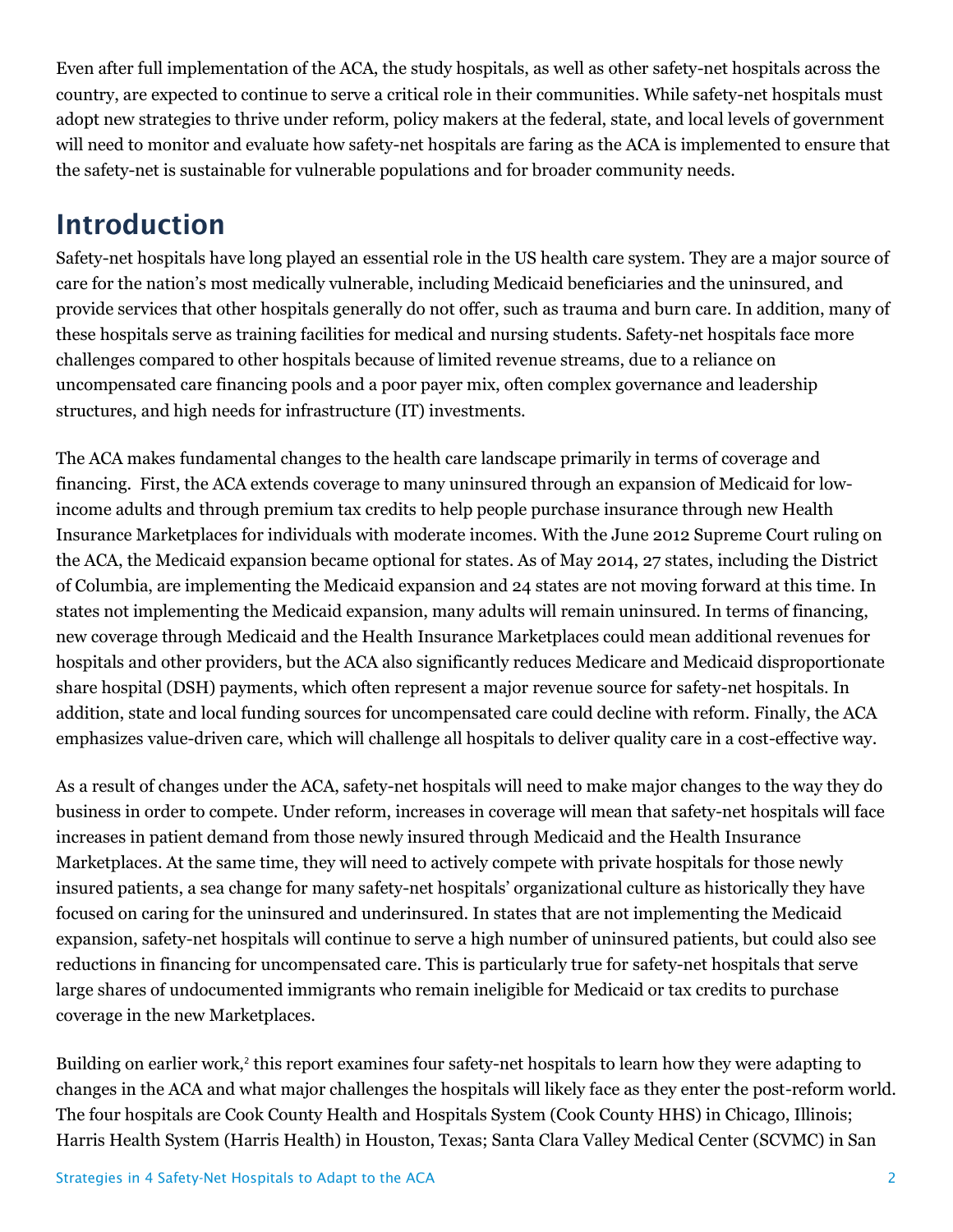Jose, California; and University Medical Center of Southern Nevada (UMC) in Las Vegas, Nevada. Each of these hospitals exists within broader health systems, which often includes an extensive outpatient infrastructure. Using a semi-structured protocol, site visits and interviews were conducted between June and September 2013 with key hospital management, including the chief executive officers, chief technology officers, chief financial officers, and chief medical officers. We also interviewed local health care stakeholders.

### **Overview of Study Hospitals**

In selecting the hospitals diversity was sought along several dimensions— geography, whether the hospital is located in a state implementing the ACA Medicaid expansion, and level of state Medicaid DSH payments prior to the ACA (Table 1). Each of the hospitals is located in an area expected to have significant numbers of uninsured remaining after ACA implementation due to high shares of immigrants (both undocumented and documented immigrants who have been in the US for less than five years) who will not be eligible for coverage under the ACA coverage expansions. For hospitals in states not implementing the Medicaid expansion, the number of uninsured will remain higher because many adults will not have a new coverage option.

Each hospital was described as the principal provider of inpatient and outpatient care in its community for the low-income and uninsured populations. For Cook County HHS and Harris Health, 85 percent of hospital discharges are either uninsured or Medicaid beneficiaries, with SCVMC and UMC somewhat lower at 76 and 63 percent, respectively (Table 2). These are substantially higher than the figure for the average US hospital (25 percent; data not shown), and higher than the average safety-net hospital (54 percent; data not shown).<sup>3</sup>

Characteristic of safety-net hospitals generally, the study hospitals rely heavily on revenues from Medicaid, Medicare, and state and local support (Table 2). They do differ, however, in their level of commercial revenue: Nearly 20 percent of SCVMC and UMC's revenues come from commercial sources, whereas Cook County HHS and Harris Health have very little commercial revenue. Managed care plays a role to varying degrees across the four hospitals. For example, Medicaid managed care enrollment in 2010 accounted for 14 percent of total nonelderly Medicaid enrollment in Cook County; 46 percent in Santa Clara County; 76 percent in Clark County; and 82 percent in Harris County.<sup>4</sup> Most individuals newly enrolled through ACA coverage initiatives in these states will receive care through managed care, providing yet another incentive for hospitals to cost-effectively coordinate and integrate care.

The study hospitals' quality performance is comparable to national averages on some measures, including an "effective care" measure related to appropriate antibiotic use after outpatient surgery and 30-day mortality and readmission rates (Table 3). All four hospitals, however, scored lower on a measure of timely care based on the wait for an admission from the emergency department and on patient willingness to recommend the hospital. Nonetheless, UMC and SCVMC were categorized regionally as a top-ranked hospital in their respective metropolitan areas, according to US News and World Report's ranking.<sup>5</sup>

The context in which the study hospitals are operating varies greatly, including state preparations and support for the ACA (Table 1). SCVMC and Cook County HHS have benefited from active state preparations for the ACA. California (where SCVMC is located) opted to expand Medicaid early across the state and Illinois (where Cook County HHS is located) has supported a Medicaid Section 1115 waiver that has expanded Medicaid early in Cook County (see below). While Nevada (where UMC is located) is taking up the Medicaid expansion, the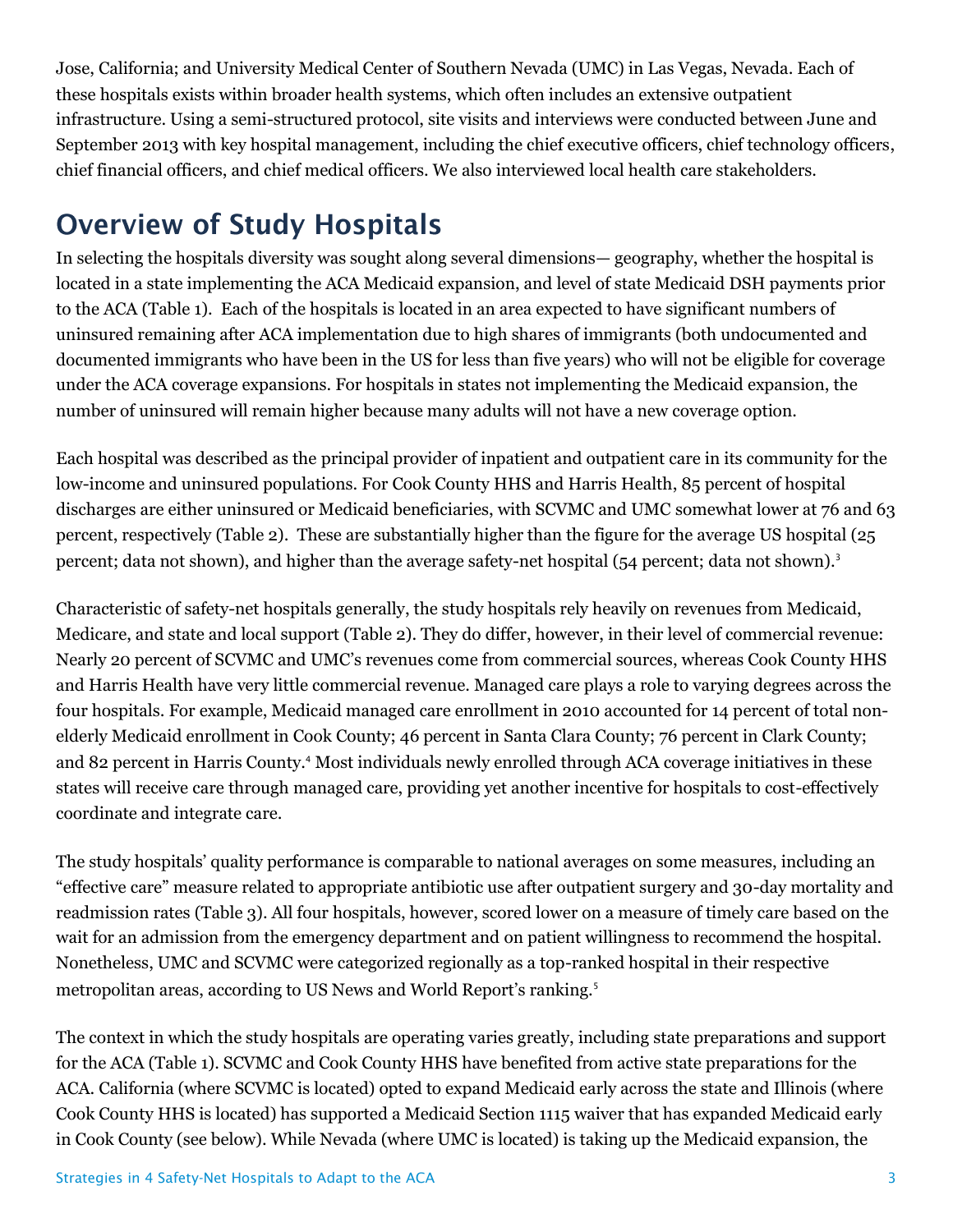state has been less active in ACA preparations and did not seek a Medicaid waiver to expand coverage early. In contrast, Texas (where Harris Health is located) has not participated in the ACA expansion of coverage, opting not to implement the Medicaid expansion and deferring to a Federally-Facilitated Marketplace. Since Texas had a pre-ACA uninsurance rate that was the highest in the nation, Harris Health, in particular, will continue to serve a large number of uninsured adults as the ACA moves forward.<sup>6</sup>

### **Key Findings**

Leading up to implementation of the ACA, the study safety-net hospitals were employing reform strategies that fell into four broad and interrelated categories—financial strategies, delivery system reforms, organizational changes, and infrastructure improvements, with all of the changes focused on insuring the long-term financial viability of the hospital in a changing market.

### **FINANCIAL STRATEGIES**

Perhaps the most important area where the hospitals devoted a significant amount of effort to prepare for reform is shoring up their financial situation. Overall, leadership from each hospital described efforts to reduce cost and improve efficiencies that would help them be successful in the post-reform world. To varying degrees, each of the hospitals undertook strategies aimed at tapping Medicaid revenues, improving patient billing and using strategic contracting and purchasing arrangements as key financial strategies. For Cook County HHS, SCVMC, and UMC, financial strategies were often tied to the Medicaid expansion and the expected gains in revenue associated with increases in the share of patients with insurance coverage. Since Harris Health is located in a state that is not expanding Medicaid at this time, it focused on expanding revenues beyond those available through the Medicaid expansion.

Study hospitals are tapping Medicaid revenues as a key financial strategy. Medicaid Section 1115 waivers for early expansions of coverage and for delivery system reforms have been an important way for the hospitals to obtain new revenues. Since 2010, California, Illinois, and Texas have each received Section 1115 waiver that have provided significant funding to three of the study hospitals—SCVMC, Cook County HHS, and Harris Health, respectively. Illinois's waiver allowed Cook County HHS to begin covering the ACA Medicaid expansion population early. Since this population was almost entirely uninsured, the early expansion allowed Cook County to access Medicaid patient revenues for this population. Similarly, under California's waiver, Santa Clara County opted to expand Medicaid early so they too were able to access new Medicaid patient revenues for a population that had previously been uninsured.

Both California and Texas also have Delivery System Reform Incentive Payment or "DSRIP" waivers. While the features and requirements of each state's DSRIP waiver is unique, these waivers provide significant amounts of federal Medicaid funding for hospitals (and other providers) that are tied to payment and delivery system reforms, including system redesign, infrastructure development, population health improvements, and quality care improvements. To receive waiver funding, the hospitals must meet specified quality and other milestones. Texas's waiver, called the Transformation and Quality Improvement Program, has the potential to increase state revenues to \$30 billion during the five-year waiver period (2011 – 2016). Harris Health would be a major beneficiary of these increased funds. The funding for the California DSRIP waiver is about \$3.3 billion over the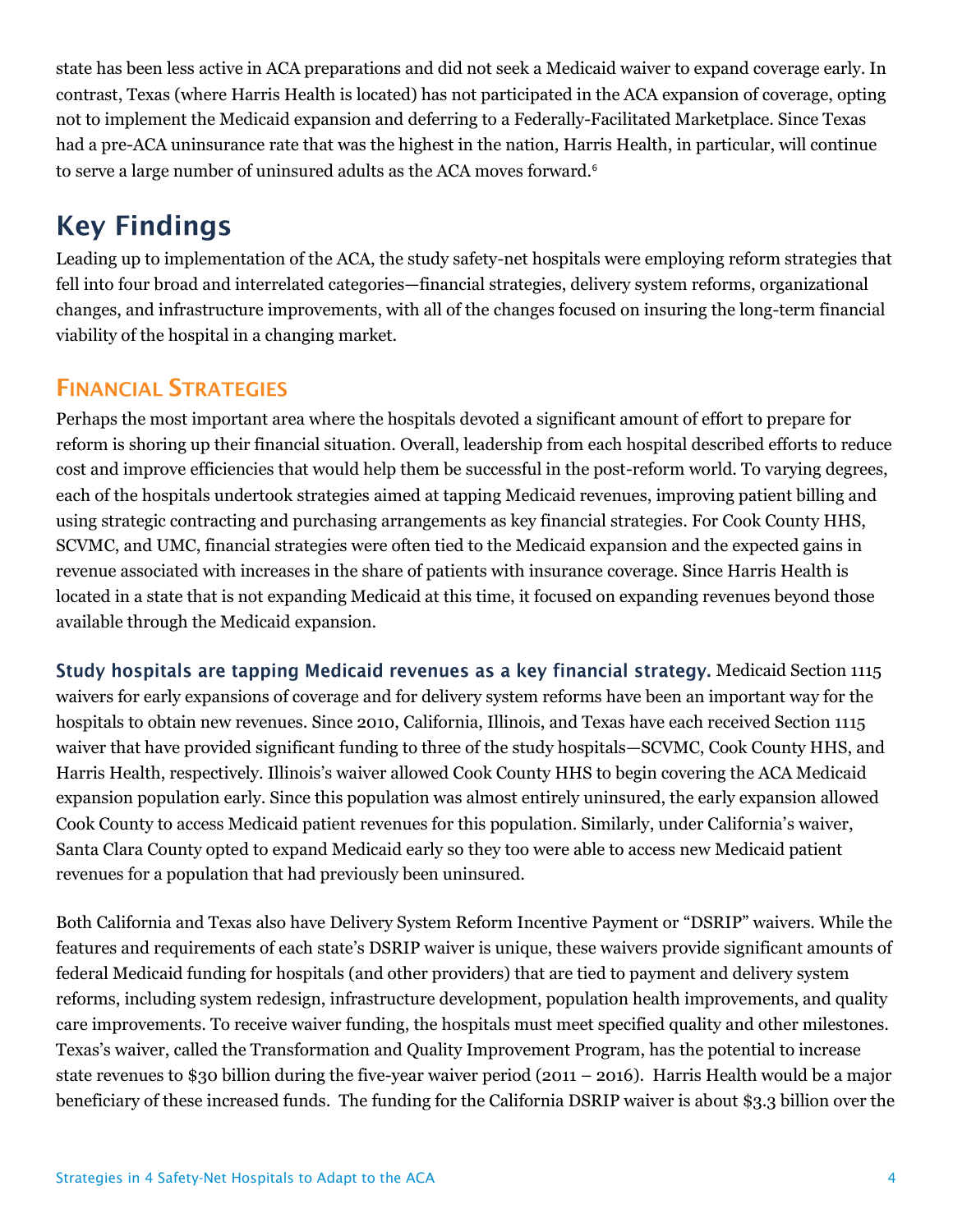five year waiver period. Leadership at each of the hospitals readily acknowledged the importance of the funding they received from the waivers.

Although not participating in an 1115 waiver program, UMC recently availed itself to a new infusion of federal funds by expanding its use of Medicaid Upper Payment Limits (UPL) payments. This funding helped UMC underwrite its electronic health record (EHR) initiative, which was viewed by management as an essential part of preparing for the ACA. The funding also helped to fill a UMC revenue gap created by cuts in local county support during the recession, which hit Nevada quite hard.

Study hospitals are also implementing efforts to improve patient billing. Executives at each of the hospitals conceded that they left significant funds on the table because of inefficient or, in some cases, a complete lack of patient billing. Through revamping its billing processes, Harris Health, for example, now collects more than \$300 million per year from patients, up from \$240 million. Cook County HHS has also overhauled its billing process. Previously, billing was spread across three different billing and medical records offices, while now it is consolidated into a single office and system. Related to improving their billing practices, the hospitals have also been educating physicians and other hospital staff to record all services that they provide to each patient to support the billing process. Management explained that this sounds easier than it actually is because many hospital staff have never been required to do this and, in some cases, are philosophically opposed to billing poor people for health care. Due to increases in coverage under the ACA, these improvements in patient billing are critical to operations.

**Reducing costs and improving cost-effectiveness were other financial strategies study hospitals employed.** Leadership from each hospital also described a renewed focus on cost reductions and efficiencies that would help them be successful in the post-reform world. Management at three of the hospitals (Cook County HHS, SCVMC, and UMC) acknowledged that their cost structures are high, and that longer term, they needed to adjust their operating costs to be competitive. In contrast, Harris Health felt its costs are already competitive. Even so, Harris Health is also implementing efficiency strategies.

**Strategic contracting and purchasing arrangements is a cost-saving strategy the hospitals have employed.** Hospitals are also looking to develop partnerships with community providers, in part to better serve patients, but also to reduce costs. Harris Health and Cook County HHS were most explicit about these plans, which included subcontracting certain services to community-based centers, like FQHCs and outpatient surgery centers. One hospital executive emphasized the cost motivations underlying this strategy – "some services will have to be contracted out; we can't do everything ourselves and, even if we could, it would be too expensive. The best strategy is to have community partners." In a similar strategy, SCVMC is contracting with primary care providers outside their system to expand its network and to more effectively control expenses.

#### **DELIVERY SYSTEM REFORMS**

Another critical area of change among these hospitals was delivery system reforms, particularly related to developing community-based partners and systems of care. These efforts are highly inter-related with some of the financing strategies described above.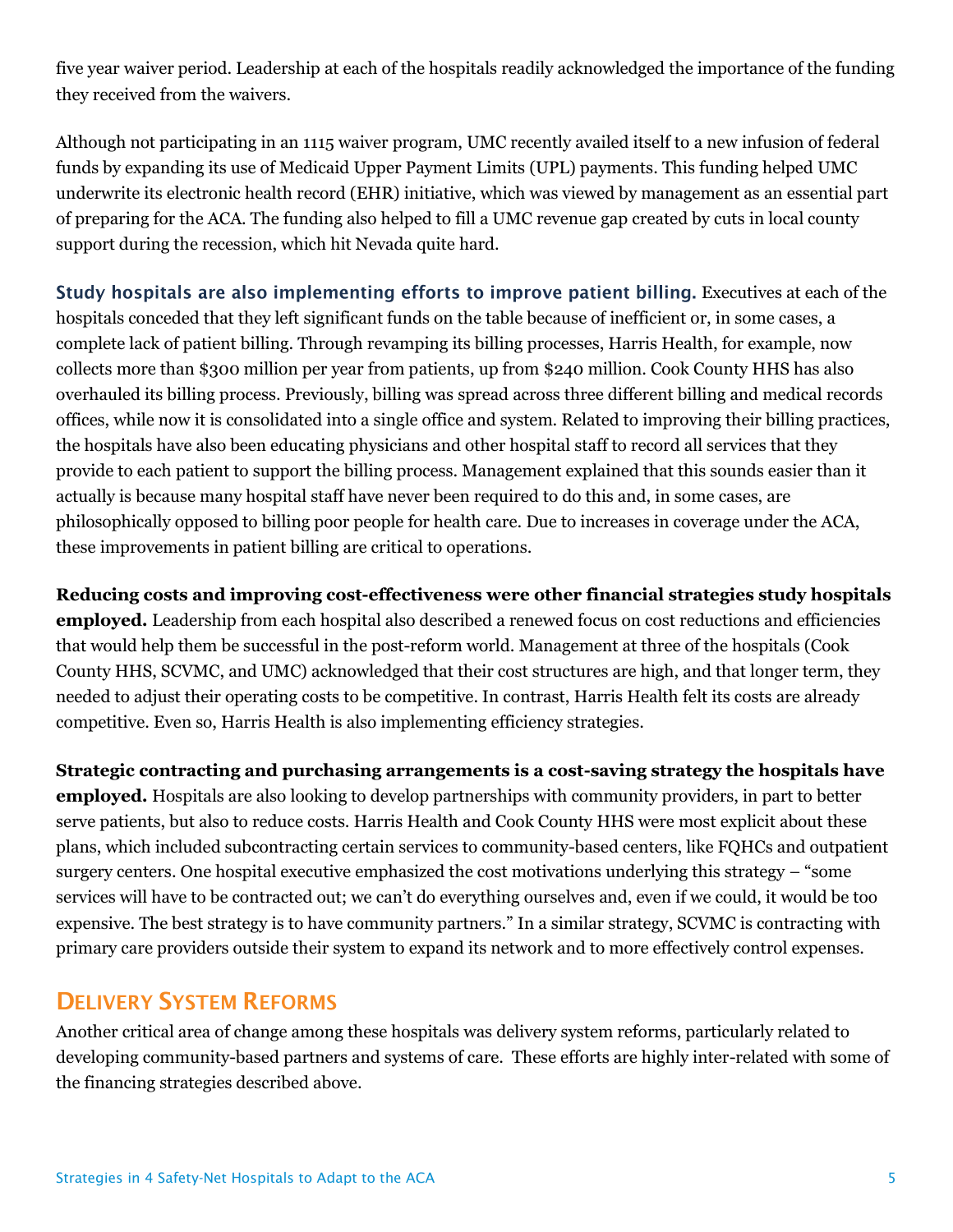Management at study hospitals view strategies to enhance community-based care systems as critical to reduce fragmentation and improve efficiency. Overall, the goal of each of the hospitals is to create a more cooperative community-based system that leverages the strengths of the hospital with other resources in its area to reduce fragmented care and eliminate duplication of effort. Cooperation and coordination, however, are new to the hospitals in some cases (e.g., Cook County HHS, Harris Health, and UMC) as well as to community providers.

SCVMC is the furthest along, among the study hospitals, in developing a community-based care system. The hospital has long-standing relationships with community providers, dating back to when Santa Clara County implemented Medicaid managed care in the mid-1990s. In preparations for reform, SCVMC has further expanded and enhanced these partnerships through various efforts, such as integrating community providers into the hospital's IT systems and jointly sponsoring community clinics that offer primary and specialty care. These well-established relationships forged as part of Medicaid managed care provided a strong foundation for SCVMC to cultivate deeper relationships with local providers, particularly aligning community physicians and the hospital.

Both Harris Health and Cook County HHS's efforts to coordinate with community providers are being driven to a great extent by their recent Medicaid Section 1115 waivers, which, among other things, incent both hospitals to move from a system focused on inpatient and acute care toward one focused on outpatient care and community-based providers. Under its waiver, Cook County HHS has contracted with community-based providers and other area hospitals to start a managed care plan so there are now more than 150 access points to its network. In addition to expanding risk-based managed care, Texas's waiver also calls on local areas to improve care delivery. As part of those efforts, Harris Health has developed contractual relationships with "same day" clinics, ambulatory care surgery centers, and began taking referrals from local FQHCs. Harris Health is expanding beyond its relatively well-established local integrated care system toward a more regional model of care delivery with the goal of developing an Accountable Care Organization (ACO) that serves a broad geographic region in the state.

In contrast, UMC has engaged in only very preliminary efforts to identify potential partners. Interviewees attributed this lack of development of a community-based system of care, in large measure, to UMC operating in the highly competitive Las Vegas hospital market, one that is dominated by private, for-profit hospitals that are wary of coordinating care with their competitors and have little interest in working together or supporting a safety-net. In addition, UMC, with its long-standing financial challenges, was not viewed as having the resources to take on the major system change that would be needed to create broad collaborative models in Las Vegas. Even so, in early 2013, UMC began conversations with community providers about how they might begin to create a system of collaboration in the future.

#### Study hospitals were also focused on strengthening primary care and better integrating

services. Central to strengthening primary care capacity was a push to certify primary clinics as patientcentered medical homes. Hospitals planned to enhance preventive services through medical home implementation, and coordinate care efficiently in order to reduce unnecessary spending. Study hospitals were at various points of achieving medical home recognition for their primary care facilities. Harris Health was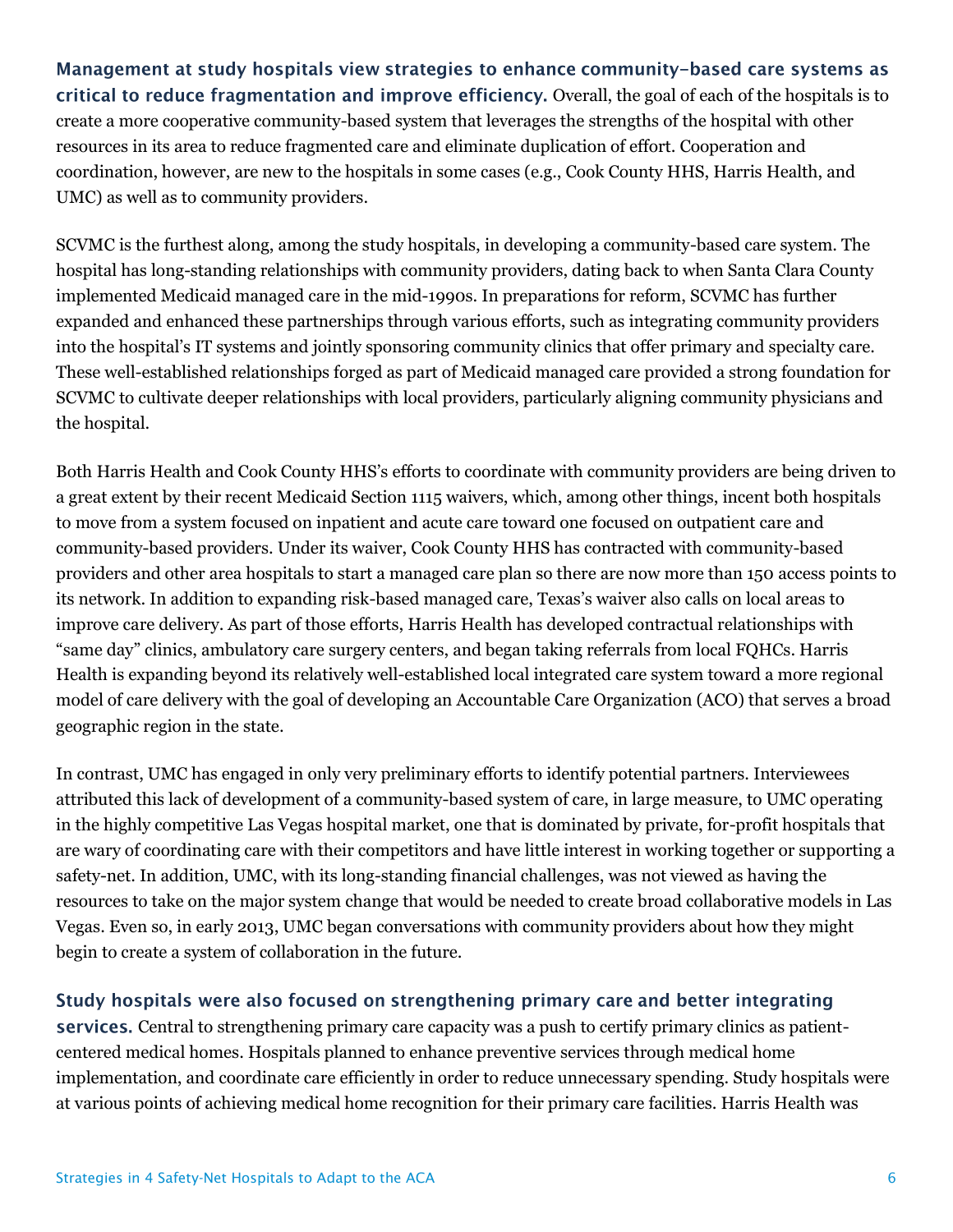leading the way with its primary care clinics having reached NCQA Level 3 Certification. Harris Health is also working to integrate services and build "one big medical home" across its hospitals and clinics.

SCVMC is working to better integrate its mental health and alcohol services, which have historically operated in siloes. In addition, SCVMC is currently trying to unify its two county-sponsored managed care plans, as well as, take on more risk and narrow provider networks in an effort to retain more of the public health dollars in its system. Through its new managed care plan Cook County HHS is establishing relationships with hospitals and clinics across the county.

### **HOSPITAL ORGANIZATIONAL CHANGES**

Significant organizational overhauls have occurred at each of the hospitals, due both to the lingering effects of the recession and preparations for health reform. Key organizational changes include changing the hospitals' leadership and management structure, as well as, aligning physician and hospital priorities.

In three out of the four study hospitals, changes in the hospitals' leadership and management structure have been key to responding to the rapidly changing health care landscapes. Prior work has highlighted the important role that strong leadership plays in the ability of safety-net hospitals to respond to rapidly changing circumstances. The importance of leadership was echoed in the experiences of the four study hospitals. Three of the hospitals—Cook County HHS, SCVMC, and UMC – have had significant changes in management within the last few years, while leadership at Harris Health has remained relatively stable.

Perhaps most striking has been the leadership shift at Cook County HHS, which introduced a wholesale reorganization of the hospital's management structure, from one that was very hierarchical to one that is flat, which is intended to facilitate more rapid decision-making. This leadership change took place at the systemlevel, affecting not only Cook County HHS, but also the system's extensive ambulatory care network. Respondents from both inside and outside of Cook County HHS also noted an important move away from the hospital's traditional crisis management model to one of a shared vision for system change. These changes were seen as key factors in securing Illinois's 2012 Medicaid Section 1115 waiver, that is playing a critical role in the transformation occurring at Cook County HHS.

In 2012, UMC also had a noteworthy management change, bringing on chief officers for finance, medicine, and operations, positions that had been vacant for several years. Prior leadership turmoil and serious financial problems, however, have compromised the new leadership's ability to make significant preparations for reform. UMC instead remains very much in a crisis management model, with hospital leadership struggling to address day-to-day financial and operational challenges. The hospital's prior governance structure, which required the hospital CEO to report directly to the Clark County Commission, further thwarted its efforts for change. However, in 2013 UMC received approval from the commission to move its governance from the county to an independent board. The expectation both inside and outside of UMC is that the new governance structure will support the hospital's ability to make more effective and timely decisions. This change in governance for UMC also holds the promise of being the starting point for the hospital to institute fundamental organizational reforms.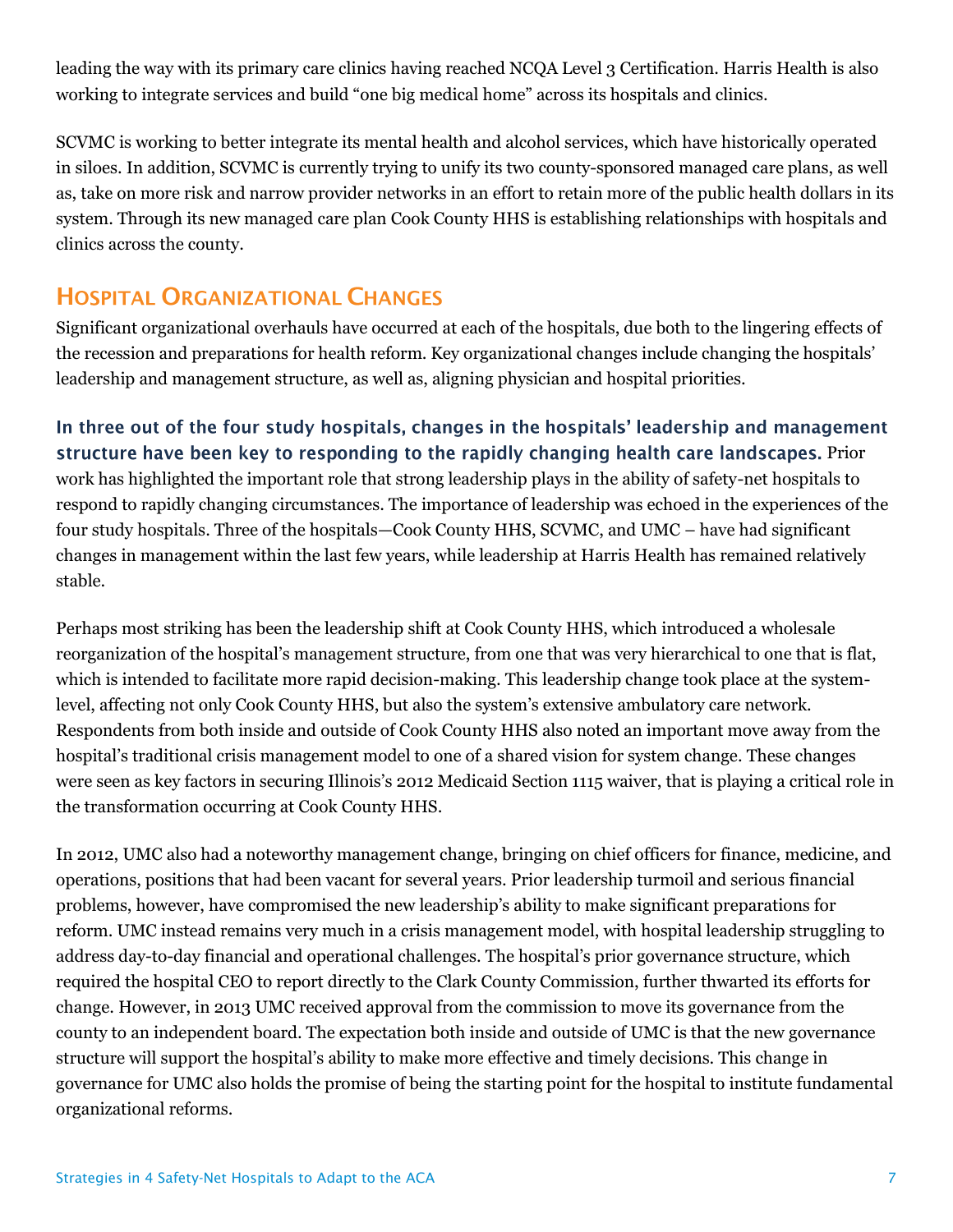Finally, related to management structure, one Cook County HHS executive observed that hospitals that operate in less unionized environments enjoy a higher level of "nimbleness" in staffing than their heavily unionized counterparts, which can allow for a quicker adaptation to new initiatives and demands.

#### To remain competitive as more residents gain coverage, study hospitals were working on strategies to change the culture of patient care. While the four study hospitals have extensive experience in providing core safety-net services to their communities, each hospital is preparing for increased competition from private hospitals for newly-insured patients under the ACA. To prevent losing insured patients to other providers, each hospital is implementing initiatives to change the culture of patient care within their system. This is a seismic shift in the way the hospitals have traditionally done business. Historically, these hospitals have served the patients who "have nowhere else to go". Across the board, hospital management conceded that changing the culture of patient care and how they are perceived in the community is a heavy lift. One SCVMC executive observed that improving the patient experience is among the biggest organizational challenges that SCVMC faces. Despite the challenges, these hospitals have strong foundations to build off of because they already provide quality care and critical community health care services, have loyal patient bases, and have strong track records of providing health care services that are culturally and linguistically sensitive.

Initiatives to improve the patient experience include altering patient processes to reduce wait times and educating staff about having positive interactions with patients. The hospitals are also pushing to have a cleaner and more attractive physical environment. SCVMC, for example, is altering inpatient rooms by increasing the number of private rooms and Harris Health is moving from four-bed rooms to semi-private rooms. UMC, on the other hand, lacks the resources for such improvements and is the only hospital in Las Vegas without private rooms. However, UMC is also the only hospital in Nevada ranked by US News and World Report.<sup>7</sup>

The hospitals are also conducting outreach and education targeted to staff, patients, and the broader community. A major objective of these campaigns is to emphasize that the hospitals are providers to the entire community and not just standalone sources of care for the uninsured. These efforts were viewed as more important in Cook County HHS, SCVMC, and UMC, where significant shares of the uninsured are expected to gain coverage under the Medicaid expansion, than in Harris Health, where little change in insurance coverage is expected, given Texas's decision not to expand Medicaid. While the hospitals plan to staff about their mission to serve the uninsured, it is also important that they understand that if insured patients go elsewhere, the hospital will cease to exist.

Study hospitals have sought to better align the incentives of their physicians with the hospital's needs and goals to support more efficient care delivery. This has been less of an issue in SCVMC and Cook County HHS, where the hospitals' physicians are county employees (Table 1). One Cook County HHS leader observed that having employed physicians "is a gigantic strength of our organization because we attract people who want to work here. They didn't just get assigned here."

In contrast, the majority of UMC's physicians are based in the community and have limited ties to the hospital and Harris Health relies on contracts through two medical schools for its physicians. Respondents at both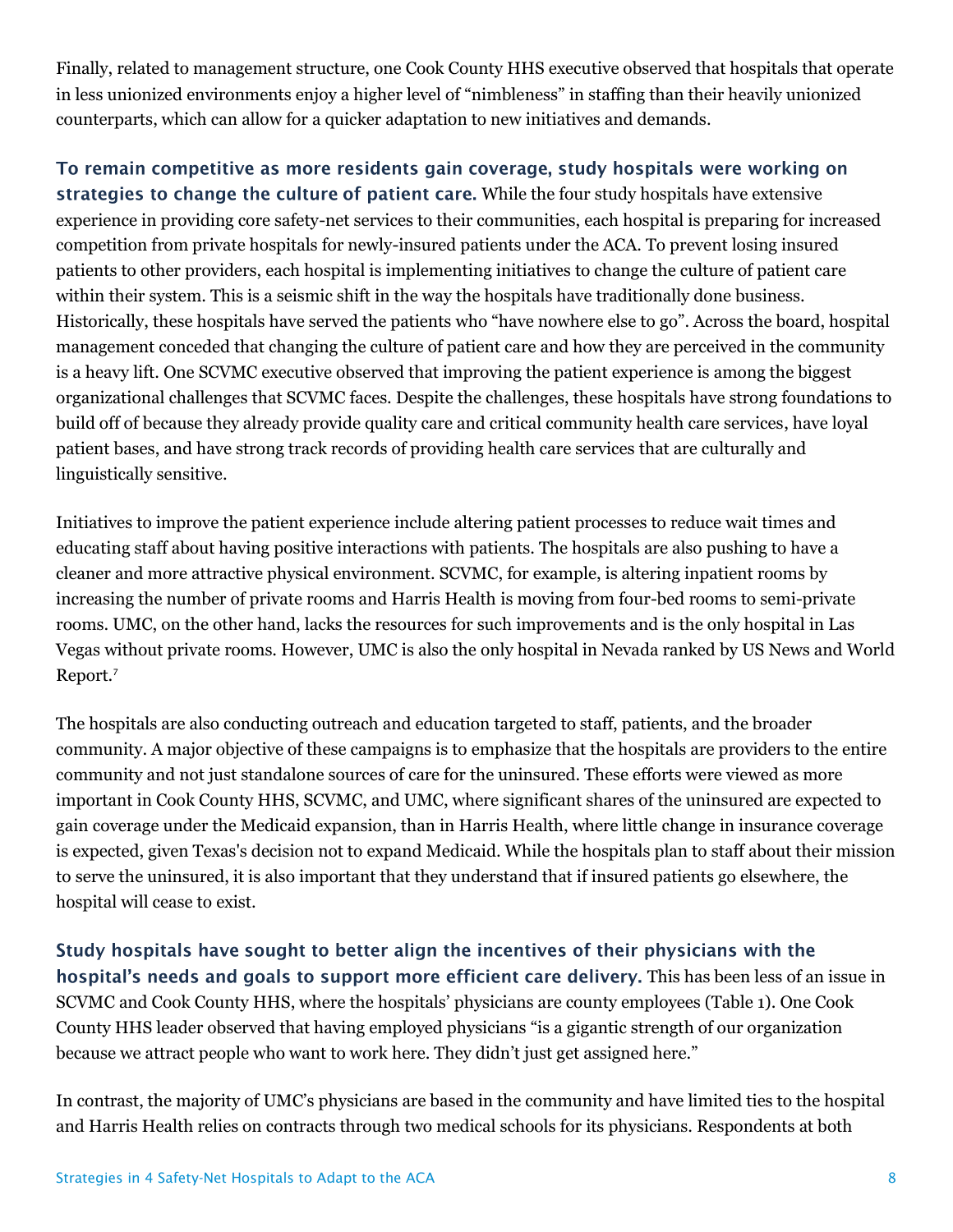UMC and Harris Health acknowledge that the interests and motivation of the physicians are not necessarily consistent with the needs of the hospital. To help mitigate this, UMC is working to build a stronger relationship with the University of Nevada's School of Medicine. Along the same lines, Harris Health is pushing against "fractionalization"—that is, where the medical schools fill a full-time position with multiple physicians rather than a single individual, compromising continuity of care. The goal of both UMC and Harris Health is to have a more limited group of physicians who have a stronger focus on prioritizing patient needs.

#### **INFRASTRUCTURE AND TECHNOLOGY INVESTMENTS**

As the study hospitals prepare for the future, each has included infrastructure investments as part of their strategic plans. Improvements to their physical and information infrastructures, not only make the hospitals more attractive to consumers, including newly-insured consumers, but they also offer opportunities to improve efficiency, capacity, and can enable cost-savings over time to support the hospitals' on-going financial viability. While some of the study hospitals had infrastructure projects underway before reform passed, the ACA provided additional incentives to undertake these investments. Local revenue as well as the priorities of each hospital's governing boards also affected the hospitals' ability to pursue infrastructure improvement projects.

#### Hospital strategic plans and governing board priorities played an important role in

determining new infrastructure projects. As part of its strategic plan, Harris Health designed a capital building program, supported by its governing board that designated \$370 million for the effort, made possible by an increase in Houston property values and a bond issue. Harris Health began capital construction in 2008, which was still ongoing as of late 2013. Meanwhile, lack of capital and support from its county commissioners have prevented UMC from making any investment in facility renovation, which executives fear may negatively affect the hospital's competitiveness. UMC executives estimate that they would need an infusion of \$50 million "to bring them up to where they should be" in terms of capital investment.

To better meet the needs of their patients and to control costs, both SCVMC and Harris Health have built new ambulatory care centers. Harris Health is also building nine new primary care and same-day clinic facilities, which are projected to enable an additional 30,000 primary care visits per year.

Health Information Technology (HIT) offers opportunity for increased efficiency, timelier patient information-sharing, and cost savings over time. The ACA has new billing collection and financial aid requirements that can be best met through the usage of EHRs, an area of significant infrastructure development for each of the hospitals. All four hospitals are working on modifying or improving their current HIT systems to better share patient health information among providers both within their own health system and throughout the community, as well as to enable patients to interact with doctors through the EHR.

Cook County HHS and Harris Health have had EHRs for several years, whereas UMC began installation of EHRs in late 2012 and SCVMC switched to EHRs at the beginning of 2013, with the goal of making the transition on an accelerated basis.

The new EHR frontier for the hospitals is improving communication among their hospitals, ambulatory, and urgent care centers, and with their partner clinics. Improving this type of communication was a priority for each of the study hospitals, but they were at different levels of integration. Cook County HHS, for example, uses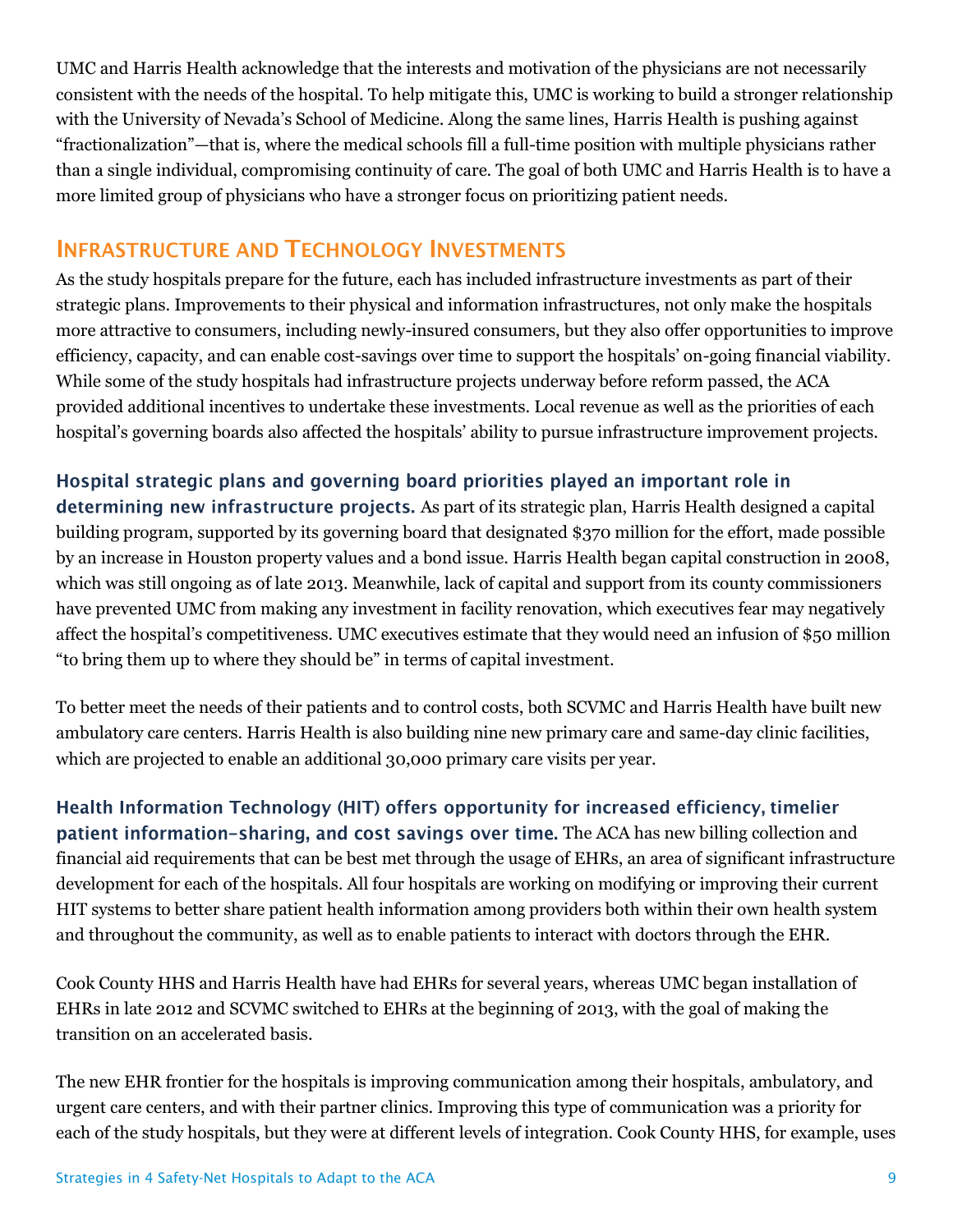a single EHR throughout its inpatient, outpatient and correctional care settings but it still has a limited ability to communicate and share information with its partnership clinics, and instead uses a separate web-based system. In contrast, SCVMC's EHR linked the hospital and its associated ambulatory and specialty care centers, and plans to link to its community partners in the near future.

#### **LOOKING AHEAD**

Leadership at the study hospitals thought the ACA provided them with opportunities and were optimistic that, in the long run, reform will have a positive impact on them. The opportunities for study hospitals were clearer at Cook County HHS, SCVMC, and UMC, because they operate in states that are moving forward with the Medicaid expansion, these hospitals have opportunities to reduce the number of uninsured patients and capture significant new Medicaid patient revenues. Some Harris Health hospital executives and local health care stakeholders believe that a "Texas Solution" for the ACA coverage expansion will eventually be executed, and that they could see an increase in Medicaid revenues for eligible but unenrolled individuals, in addition to those with new coverage purchased through the Health Insurance Marketplace.

At the same time hospital leaders were concerned about financial risks associated with the changes under the ACA. All were worried about the federal Medicare and Medicaid DSH cutbacks that have been key sources of financing for safety-net hospitals. This was a key issue in Texas where the numbers of uninsured are likely to remain significant despite reductions in DSH. Financial worries also stemmed from the potential decline in state or local funding. In California, for example, the governor has announced that because many individuals will gain Medicaid coverage with the ACA, the state is reducing funding that it had provided to counties to support health care services for the low-income. Similarly, UMC leadership noted that cutbacks in local indigent care funding will ensue once the ACA Medicaid expansion is implemented. While hospital leadership understand that new funds will be available to them under reform (particularly in states implementing the Medicaid expansion), given that each of the study hospitals is located in areas with high immigrant populations, many of whom will not qualify for coverage under the ACA, reductions in support for indigent care will be challenging.

For the three hospitals with 1115 waivers, management also expressed concern about the continued flow of revenue through this vehicle. While Harris Health hopes for another waiver, it acknowledges that the federal matching dollars provided through DSH, UPL payments, and the waiver are critical, they also need to consider strategies if the state cannot secure a second waiver.

Hospital executives also worry about being able to compete in a post-ACA health care market. Hospital leaders recognize the amount of work ahead in having the right patient culture and up-to-date infrastructure in place to compete for the expanded pool of insured patients and to operate in health care systems that are moving toward increasing levels of integration and coordination.

Another concern expressed by hospital leadership is whether they will effectively be able to compete for newlyinsured patients and the revenue associated with those patients. Leadership at each hospital acknowledged that there is excess capacity in their local health care system, which will drive competition for the newly insured. Even with their preparations, management worried that the attitude and culture of their hospitals had not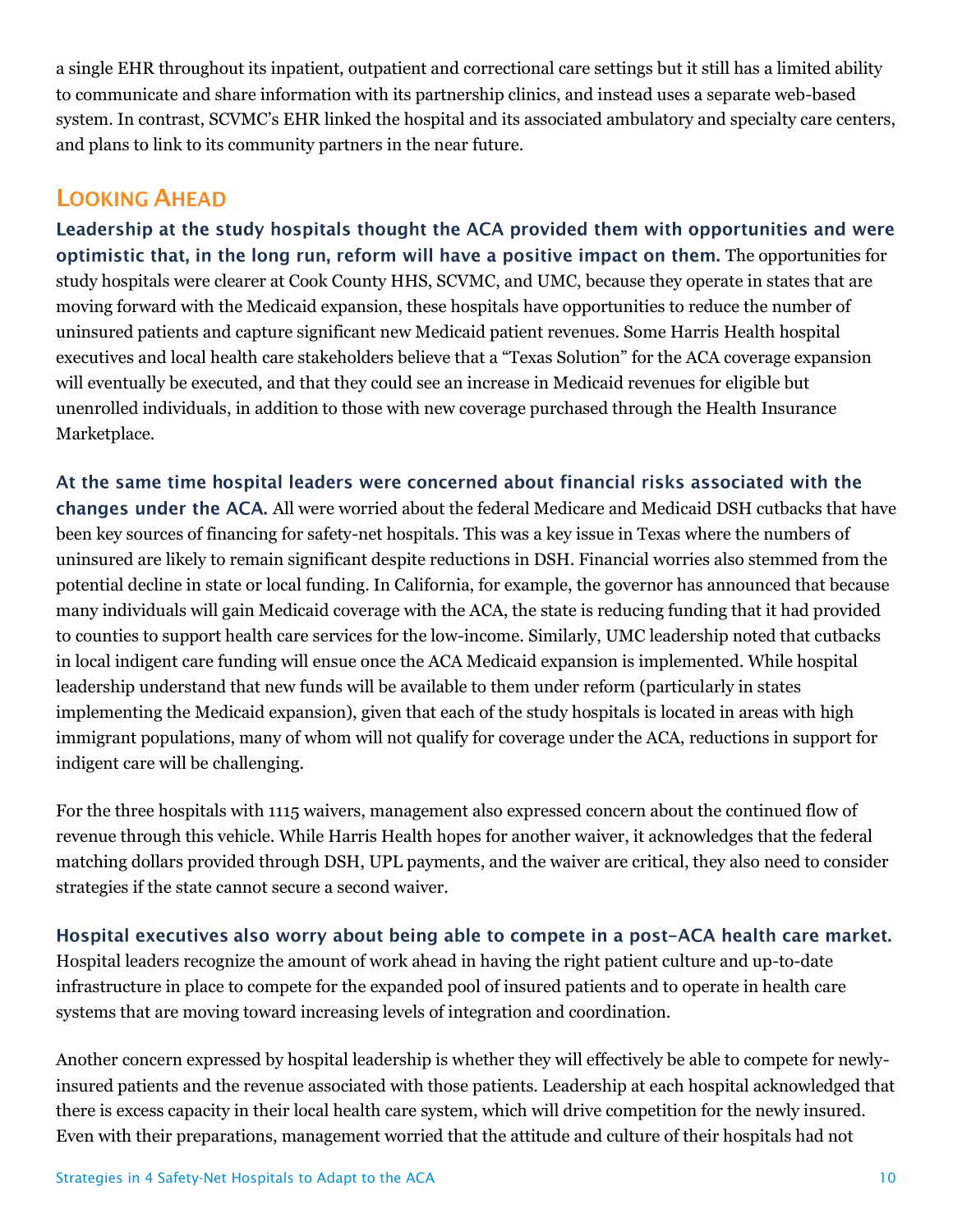sufficiently shifted to keep their patients after they obtained insurance. As one Cook County HHS executive observed, when Medicaid shifted to managed care for pregnant women, the pregnant women often chose better facilities to get care. Now, Cook County HHS handles few deliveries. Harris Health's experience was similar when Texas introduced managed care for pregnant women and children.

#### The ability to effectively broaden their mission was another major concern for management.

While acknowledging that they "will always be the safety-net hospital," they need to move beyond being "just" a safety-net provider and get their communities to view them differently. From their perspective, they need to be "a system of choice" or they will cease to exist. Making the transition from "the" safety-net hospital to the hospital for all of the community is a critical component of the hospitals' plans to survive and hopefully thrive under health reform.

### **Conclusion**

This study has reviewed the major opportunities and challenges four safety-net hospitals were facing in adapting to changes under the ACA, as well as strategies to be better positioned to meet these challenges. Reflecting the diversity of safety-net hospitals' situations across the country, study hospitals varied in both the intensity of effort and their availability of resources to adapt for health reform. SCVMC has taken a robust approach to its ACA preparations, which have included employing financial strategies, undertaking significant organizational changes, forging new relationships with community-based providers, and moving ahead with infrastructure improvements. Leading up to ACA implementation, SCVMC, Cook County HHS, and Harris Health all benefit from Section 1115 waivers that are supporting system transformation. Constrained financial resources and a highly competitive market in Las Vegas that is resistant to collaborative efforts, have strained UMC's health reform preparations. However, the challenges are greater for Harris Health, given that Texas is not moving forward with the Medicaid expansion.

Even after full implementation of the ACA, the study hospitals, as well as other safety-net hospitals across the country, are expected to continue to serve a critical role in their communities in caring for uninsured and underinsured populations including undocumented immigrants who are not eligible for Medicaid and other coverage options in the ACA. Safety-net hospitals are also important as providers of core services for the entire community that are not available elsewhere (e.g., trauma and burn care services). So while these and other safety-net hospitals must adopt new strategies to thrive under reform, policy makers at the federal, state and local levels of government will need to monitor and evaluate how safety-net hospitals are faring as the ACA is implemented to ensure that the safety-net is sustainable for vulnerable populations and for broader community needs. We will also continue to track safety-net hospitals across the country as health reform is fully implemented to identify successful strategies hospitals are using to adapt to the changing health coverage environment and to better understand how they and the populations they serve are faring in the post-reform world.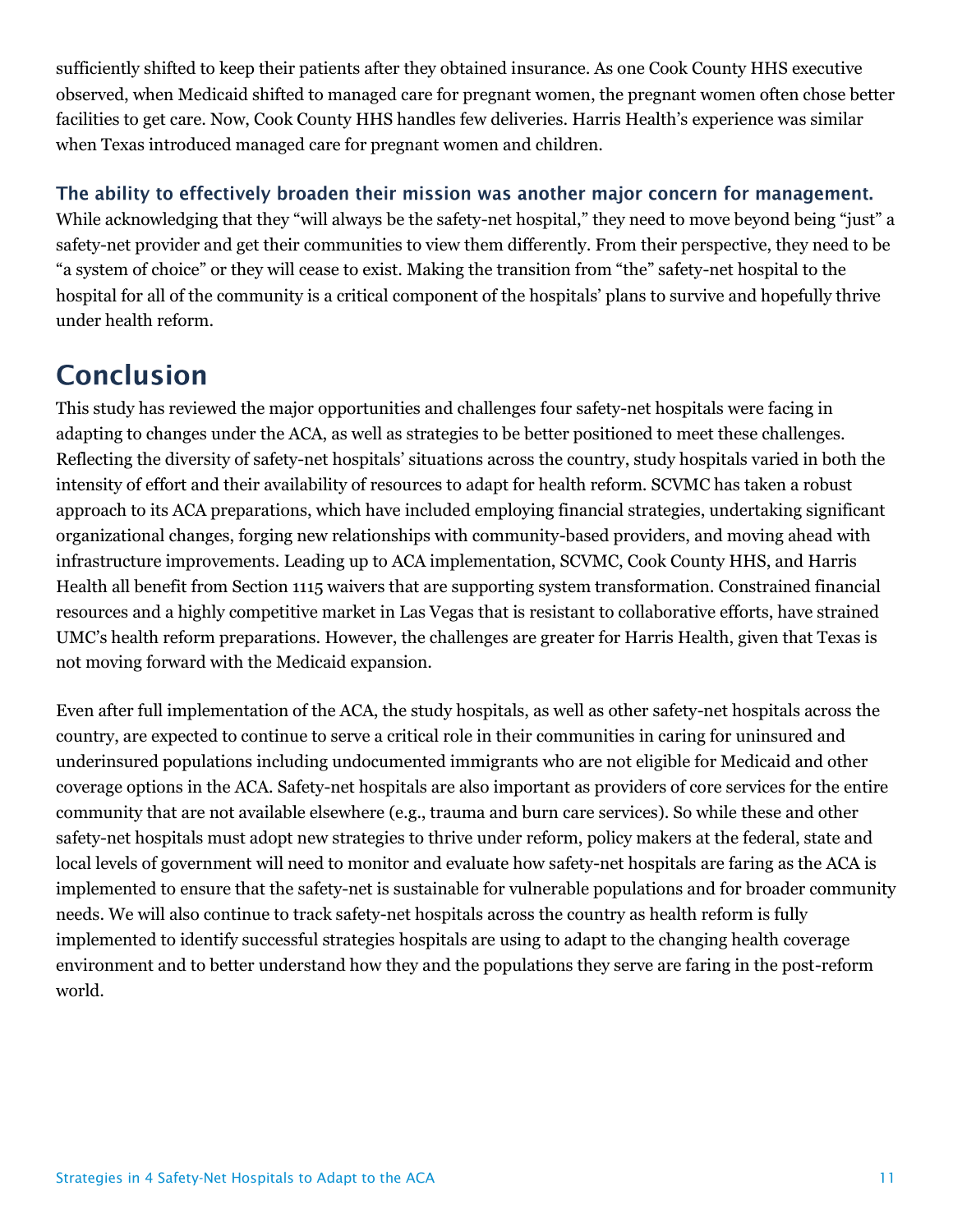## Appendix

| Table 1: Study Hospitals Overview                                                                                                                                                                                                                                                                                                                                                                                                                 |                            |                                                                                                                                                                                    |                                |                                                      |                                                                                                                                                      |                                                                                     |  |
|---------------------------------------------------------------------------------------------------------------------------------------------------------------------------------------------------------------------------------------------------------------------------------------------------------------------------------------------------------------------------------------------------------------------------------------------------|----------------------------|------------------------------------------------------------------------------------------------------------------------------------------------------------------------------------|--------------------------------|------------------------------------------------------|------------------------------------------------------------------------------------------------------------------------------------------------------|-------------------------------------------------------------------------------------|--|
| Hospital/<br>Health<br>System<br>Name                                                                                                                                                                                                                                                                                                                                                                                                             | City,<br><b>State</b>      | Associated<br><b>Facilities</b>                                                                                                                                                    | Medicaid<br>Expansion<br>$[1]$ | <b>ACA Implementation</b><br>Marketplace<br>Type [1] | Physician Staffing<br>Arrangement and<br><b>Academic Affiliations</b>                                                                                | Preliminary<br><b>DSH</b><br>Allotment to<br>State, FY<br>2012 (in<br>millions) [2] |  |
| Cook County<br>Health and<br>Hospitals<br>System                                                                                                                                                                                                                                                                                                                                                                                                  | Chicago,<br>IL.            | 2 hospitals;<br>16 ambulatory care<br>clinics;<br>1 managed care plan                                                                                                              | Yes                            | Federal-state<br>partnership                         | Physicians are<br>employed by Cook<br>County, academic<br>relationships with Rush<br>Medical College and<br>University of Illinois at<br>Chicago.    | \$225.9                                                                             |  |
| Harris Health<br>System                                                                                                                                                                                                                                                                                                                                                                                                                           | Houston,<br><b>TX</b>      | 2 acute-care<br>hospitals;<br>1 specialty hospital;<br>16 community<br>health centers; 6<br>school-based clinics;<br>1 dialysis center;<br>1 dental clinic; 1<br>managed care plan | <b>No</b>                      | Federally-<br>facilitated                            | Physicians are<br>employed by Baylor<br>College of Medicine and<br>The University of Texas<br><b>Health Science Center</b><br>at Houston (UTHealth). | \$1,004.7                                                                           |  |
| Santa Clara<br>Valley<br>Medical<br>Center                                                                                                                                                                                                                                                                                                                                                                                                        | San Jose,<br>CA            | 1 hospital;<br>11 clinics, (including<br>a homeless and a<br>mobile dental clinic);<br>public health<br>department, custody<br>department;<br>1 managed care plan                  | Yes                            | State-based                                          | Most physicians are<br>employed by the<br>County of Santa Clara,<br>academic relationship<br>with Stanford School of<br>Medicine.                    | \$1,151.8                                                                           |  |
| University<br>Medical<br>Center of<br>Southern<br>Nevada                                                                                                                                                                                                                                                                                                                                                                                          | Las<br>Vegas,<br><b>NV</b> | 1 hospital;<br>10 urgent and<br>primary care clinics                                                                                                                               | Yes                            | State-based                                          | Most physicians are<br>community physicians,<br>an academic<br>relationship beginning<br>with the University of<br>Nevada School of<br>Medicine.     | \$48.6                                                                              |  |
| SOURCES: [1] State Health Facts, Health Reform Indicators, http://kff.org/state-category/health-reform/; [2] Centers for<br>Medicare & Medicaid Services, "Medicaid Program: Disproportionate Share Hospital Allotments and Institutions for Mental<br>Diseases Disproportionate Share Hospital Limits for FY 2012, and Preliminary FY 2013 Disproportionate Share Hospital<br>Allotments and Limits," 78 Federal Register 45217 (July 26, 2013). |                            |                                                                                                                                                                                    |                                |                                                      |                                                                                                                                                      |                                                                                     |  |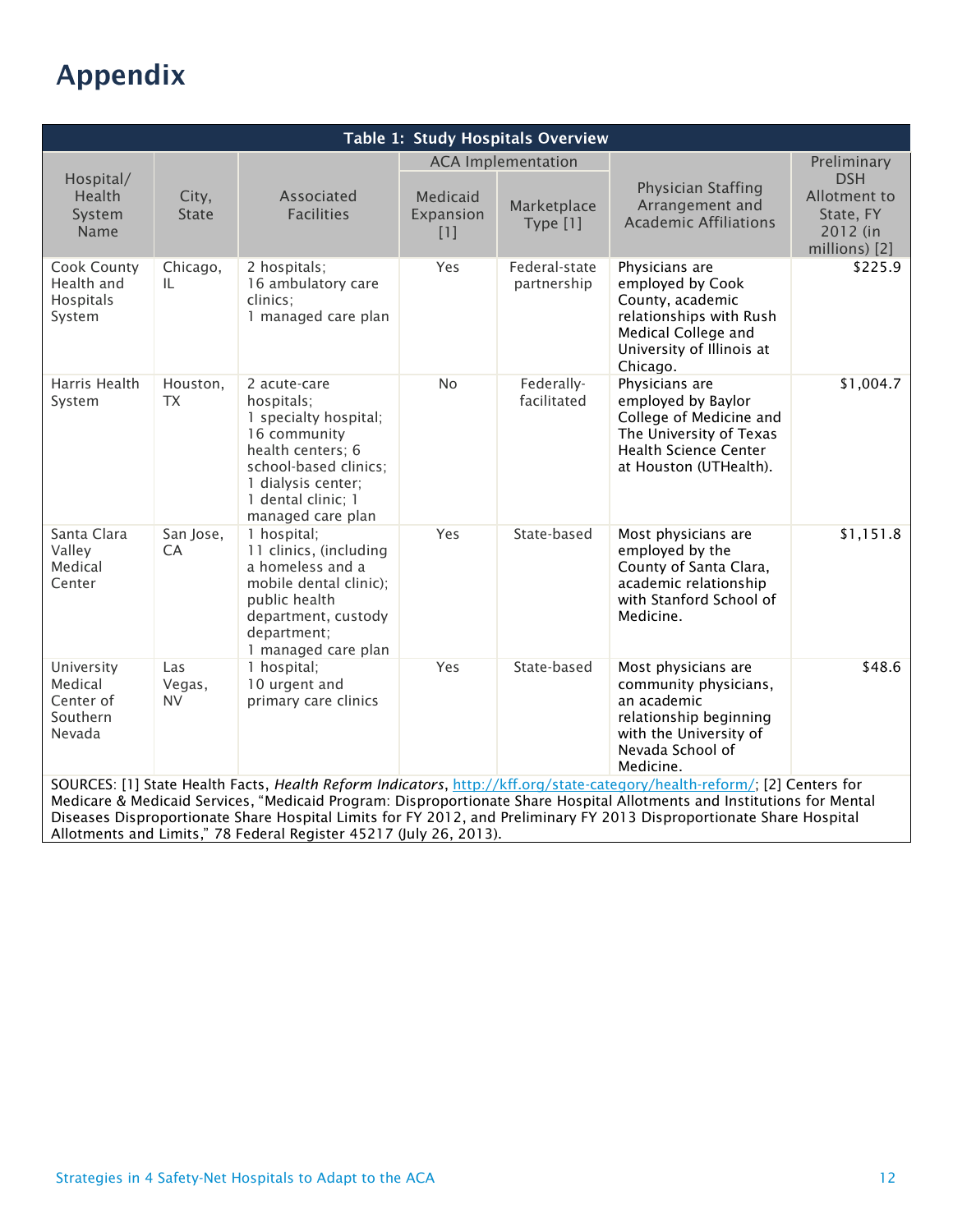| Table 2: Selected Hospital Utilization and Financial Characteristics, 2010                                                                                                                                                                    |                            |               |                                                  |                              |               |                 |                                                  |                             |
|-----------------------------------------------------------------------------------------------------------------------------------------------------------------------------------------------------------------------------------------------|----------------------------|---------------|--------------------------------------------------|------------------------------|---------------|-----------------|--------------------------------------------------|-----------------------------|
| Hospital/<br>Health System<br><b>Name</b>                                                                                                                                                                                                     | <b>Hospital Discharges</b> |               |                                                  | Net Revenues by Payer Source |               |                 |                                                  |                             |
|                                                                                                                                                                                                                                               | Total                      | %<br>Medicaid | %<br>Uninsured/<br>Self-Pay/<br>Indigent<br>Care | %<br>Medicaid                | %<br>Medicare | %<br>Commercial | %<br>Uninsured/<br>Self-Pay/<br>Indigent<br>Care | State/<br>Local<br>Payments |
| Cook County<br>Health and<br>Hospitals<br>System                                                                                                                                                                                              | 23, 763                    | 33%           | 52%                                              | 54%                          | 7%            | 1%              | 1%                                               | 37%                         |
| Harris Health<br>System                                                                                                                                                                                                                       | 40,666                     | 45%           | 40%                                              | 33%                          | 7%            | 3%              | 2%                                               | 54%                         |
| Santa Clara<br>Valley Medical<br>Center                                                                                                                                                                                                       | 23,433                     | 55%           | 21%                                              | 42%                          | 13%           | 19%             | 3%                                               | 21%                         |
| University<br><b>Medical Center</b><br>of Southern<br>Nevada                                                                                                                                                                                  | 26,436                     | 31%           | 32%                                              | 36%                          | 13%           | 17%             | 17%                                              | 13%                         |
| SOURCE: Zaman, O.S., Cummings, L.C., Laycox, S., America's Safety Net Hospitals and Health Systems, 2010: Results of<br>the Annual NAPH Hospital Characteristic Survey (Washington, DC: National Public Health and Hospital Institute, 2012). |                            |               |                                                  |                              |               |                 |                                                  |                             |

NOTE: Revenues from others sources, such as worker's compensation, veterans' care, prisoner care, not shown.

| <b>Table 3: Selected Hospital Quality Indicators</b>         |                                                                        |                                                                                    |                                                           |                                                                        |                                                                             |  |  |
|--------------------------------------------------------------|------------------------------------------------------------------------|------------------------------------------------------------------------------------|-----------------------------------------------------------|------------------------------------------------------------------------|-----------------------------------------------------------------------------|--|--|
| Hospital/<br><b>Health System</b><br><b>Name</b>             | Outpatients who<br>received correct<br>antibiotic after<br>surgery [1] | 30-day mortality<br>rates (from heart<br>attack/heart<br>failure/pneumonia)<br>[2] | $30$ -day<br>readmission<br>rates (hospital-<br>wide) [2] | Average time<br>spent in ED<br>before<br>admittance to<br>hospital [1] | Percent of<br>patients who<br>would definitely<br>recommend<br>hospital [3] |  |  |
| Cook County<br>Health and<br><b>Hospitals</b><br>System      | 97% vs. 97%<br>statewide                                               | No different from<br>U.S. national rates                                           | Higher than U.S.<br>national rate                         | 602 minutes vs.<br>261 minutes<br>statewide                            | 61% vs. 69%<br>statewide                                                    |  |  |
| Harris Health<br>System                                      | 97% vs. 98%<br>statewide                                               | No different from<br>U.S. national rates                                           | No different from<br>U.S. national rate                   | 803 minutes vs.<br>270 minutes<br>statewide                            | 70% vs. 73%<br>statewide                                                    |  |  |
| Santa Clara<br>Valley Medical<br>Center                      | 97% vs. 97%<br>statewide                                               | No different from<br>U.S. national rates                                           | No different from<br>U.S. national rate                   | 423 minutes vs.<br>323 minutes<br>statewide                            | 66% vs. 70%<br>statewide                                                    |  |  |
| University<br><b>Medical Center</b><br>of Southern<br>Nevada | 97% vs. 98%<br>statewide                                               | No different from<br>U.S. national rates                                           | No different from<br>U.S. national rate                   | 476 minutes vs.<br>350 minutes<br>statewide                            | 49% vs. 68%<br>statewide                                                    |  |  |

SOURCE: Centers for Medicare & Medicaid Services, *Hospital Compare* (2014),

[http://www.medicare.gov/hospitalcompare/search.html?AspxAutoDetectCookieSupport=1.](http://www.medicare.gov/hospitalcompare/search.html?AspxAutoDetectCookieSupport=1)

NOTES: [1] IQR and OQR Measures for effective and timely care, based on audited data for all adult patients for whom the treatment would be appropriate; [2] 30-day readmission and mortality rates based on Medicare claims and eligibility data and include only Medicare beneficiaries. The measures are risk-adjusted for patient characteristics that may make death or readmission more likely including age, gender, comorbidities and past medical history. Performance categories are based on the U.S. national 30-day mortality and readmission rates. If the interval estimate includes and/or overlaps with the national observed mortality or readmission rate, the hospitals performance is "no different from U.S. national rate". If the entire interval estimate is above the national observed rate, it is "higher than U.S. national rate". [3] HCAHPS survey data, which is a survey administered to a random sample of adult patients across all medical conditions continuously throughout the year, between 48 hours and six weeks after discharge. Results are adjusted for patient mix.